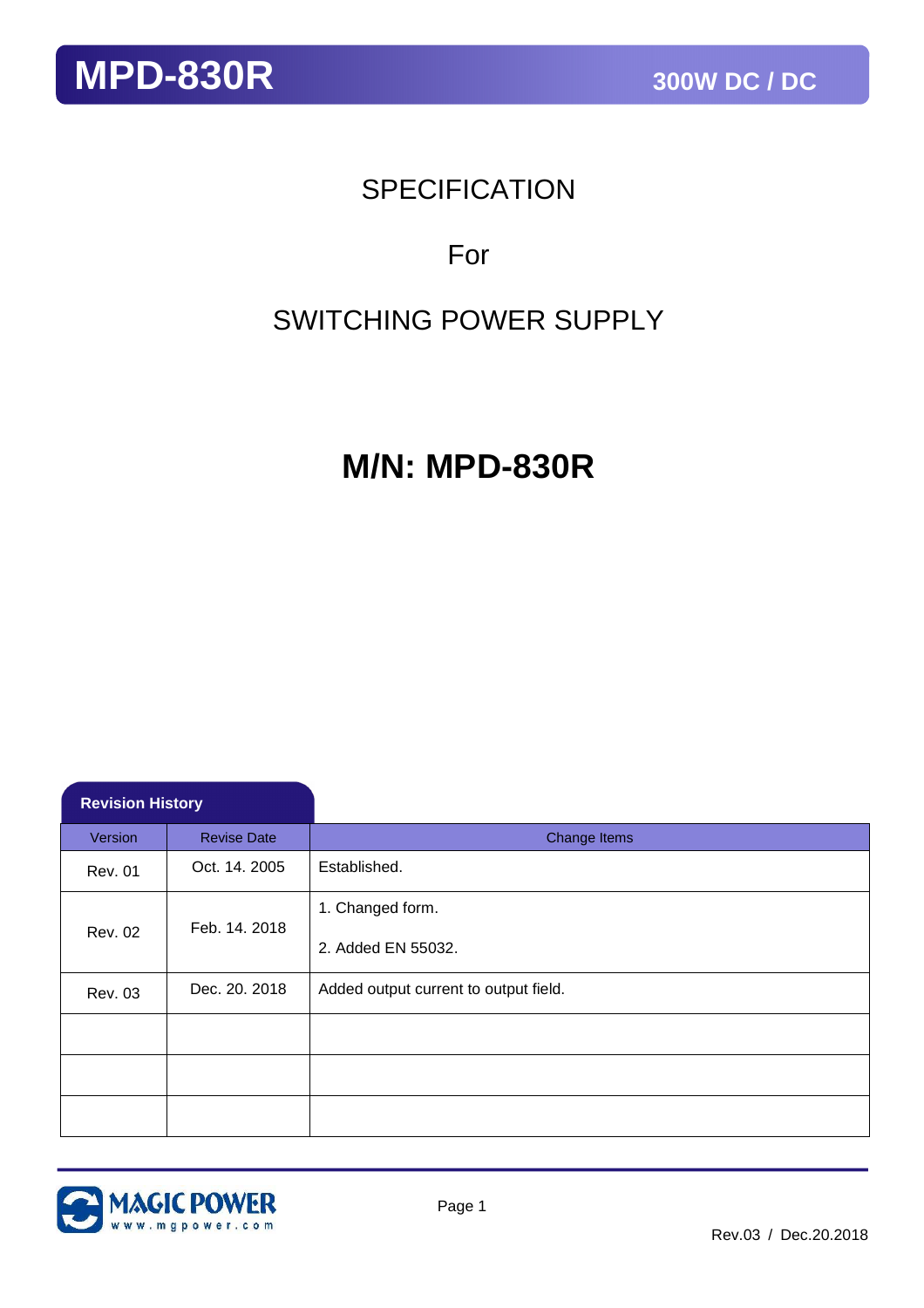



## **FEATURES**

 $\checkmark$  MPD-830R is an off-line DC 110V input switching power supply. It's ideal for use in ATX personal computers, workstations, and equivalent systems; designed to meet UL, CSA, and TUV approvals.

| <b>Models &amp; Ratings</b> |         |                |                       |                |                                                                             |                                  |
|-----------------------------|---------|----------------|-----------------------|----------------|-----------------------------------------------------------------------------|----------------------------------|
| <b>Model Number</b>         | Wattage |                | <b>Output Voltage</b> | Min. Current   | Rated<br>Current                                                            | Max. Current <sup>(Note 1)</sup> |
|                             |         | V <sub>1</sub> | $+5V$                 | 2.0A           | 25.0 A                                                                      | 30.0 A                           |
|                             |         | V <sub>2</sub> | $+12V$                | 0.1A           | 10.0A                                                                       | 15.0 A                           |
| <b>MPD-830R</b>             | 300 W   | V <sub>3</sub> | $-12V$                | $\blacksquare$ | 2.0A<br>1.0A<br>1.0A<br>2.0A<br>$\overline{\phantom{a}}$<br>8.0 A<br>15.0 A |                                  |
|                             |         | V <sub>4</sub> | $-5V$                 |                |                                                                             |                                  |
|                             |         | V <sub>5</sub> | $+3.3V$               |                |                                                                             |                                  |
|                             |         | V <sub>6</sub> | $+5Vsb$               |                | 0.72A                                                                       | 1.2A                             |

Note:

1. At factory, all outputs in 60% rated load condition; the +5V output is set to between 4.80V and 5.20V. The other outputs are checked to be within the specified voltage accuracy range.

2. The total DC continuous power shall be kept within 300W ambient temperature of 40℃ below, and input voltage at 110VDC. The maximum, total combined output power on the 3.3V and 5V rails is 150W.

| <b>Summary</b>               |                           |                                                                                                                                   |                                                                                                                            |              |                                                                                                                 |  |  |
|------------------------------|---------------------------|-----------------------------------------------------------------------------------------------------------------------------------|----------------------------------------------------------------------------------------------------------------------------|--------------|-----------------------------------------------------------------------------------------------------------------|--|--|
| Characteristic               | <b>Minimum</b>            | <b>Typical</b>                                                                                                                    | <b>Maximum</b>                                                                                                             | <b>Units</b> | Notes & Conditions                                                                                              |  |  |
| Input Range                  | 72                        | 110                                                                                                                               | 136                                                                                                                        | VDC          |                                                                                                                 |  |  |
| Efficiency                   | 72                        |                                                                                                                                   |                                                                                                                            | %            | While measuring at nominal line and rated output.                                                               |  |  |
| <b>Operation Temperature</b> | $\Omega$                  |                                                                                                                                   | $+70$                                                                                                                      | °C           | When the ambient temperature is over<br>40°C(110VDC), the output power should be derated<br>as following curve. |  |  |
| <b>Dimensions</b>            |                           | 150.0 (L) x 140.0 (W) x 86.2 (H) mm, Tolerance specified is +/-0.4mm between mounting holes,<br>$+/-0.8$ mm for other dimensions. |                                                                                                                            |              |                                                                                                                 |  |  |
| <b>EMC</b>                   |                           |                                                                                                                                   | EN 55022 / EN 55032, FCC, EN 55011,<br>EN 61000-4-2, EN 61000-4-3, EN 61000-4-4, EN 61000-4-5, EN 61000-4-6, EN 61000-4-11 |              |                                                                                                                 |  |  |
| Safety Approvals             | IEC 60950, EN 50155: 2001 |                                                                                                                                   |                                                                                                                            |              |                                                                                                                 |  |  |

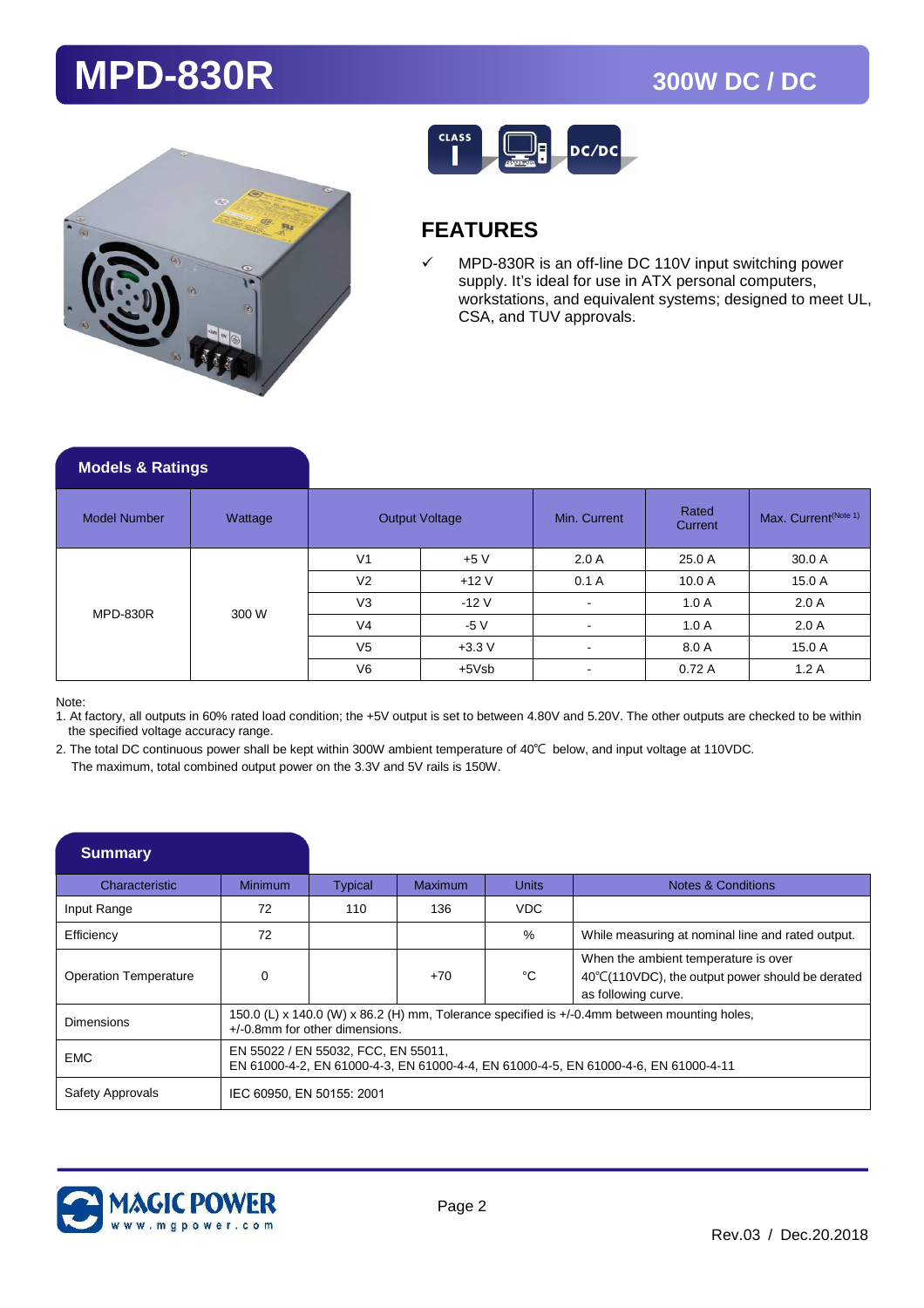| <b>Input</b>   |                |         |                |              |                                   |
|----------------|----------------|---------|----------------|--------------|-----------------------------------|
| Characteristic | <b>Minimum</b> | Typical | <b>Maximum</b> | <b>Units</b> | <b>Notes &amp; Conditions</b>     |
| Input Voltage  | 72             | 110     | 136            | VDC.         |                                   |
| Input Current  |                |         |                | Α            | At 110VDC input.                  |
| Inrush Current | 10             |         |                | А            | At 110VDC input cold start, 25°C. |
|                |                |         |                |              |                                   |

| Characteristic           | <b>Minimum</b>                                                                                                                                                                                                                                                                                                                                                                                                                                                                                                                                                                                                                                                                                                                                                                                                                                                                                                                                                                                                                                                                                                                                                                                                                                                                                                                                                                                                                                                                                                                              | <b>Typical</b> | Maximum | <b>Units</b>                                                                                                                                                                                                                                                                                                                                                                                                      | <b>Notes &amp; Conditions</b> |
|--------------------------|---------------------------------------------------------------------------------------------------------------------------------------------------------------------------------------------------------------------------------------------------------------------------------------------------------------------------------------------------------------------------------------------------------------------------------------------------------------------------------------------------------------------------------------------------------------------------------------------------------------------------------------------------------------------------------------------------------------------------------------------------------------------------------------------------------------------------------------------------------------------------------------------------------------------------------------------------------------------------------------------------------------------------------------------------------------------------------------------------------------------------------------------------------------------------------------------------------------------------------------------------------------------------------------------------------------------------------------------------------------------------------------------------------------------------------------------------------------------------------------------------------------------------------------------|----------------|---------|-------------------------------------------------------------------------------------------------------------------------------------------------------------------------------------------------------------------------------------------------------------------------------------------------------------------------------------------------------------------------------------------------------------------|-------------------------------|
|                          |                                                                                                                                                                                                                                                                                                                                                                                                                                                                                                                                                                                                                                                                                                                                                                                                                                                                                                                                                                                                                                                                                                                                                                                                                                                                                                                                                                                                                                                                                                                                             | $+5V$          |         |                                                                                                                                                                                                                                                                                                                                                                                                                   |                               |
|                          |                                                                                                                                                                                                                                                                                                                                                                                                                                                                                                                                                                                                                                                                                                                                                                                                                                                                                                                                                                                                                                                                                                                                                                                                                                                                                                                                                                                                                                                                                                                                             | $+12V$         |         |                                                                                                                                                                                                                                                                                                                                                                                                                   |                               |
|                          | <b>Output</b><br>$-12V$<br>DC<br>Output Voltage<br>$-5V$<br>$+3.3 V$<br>$+5Vsb$<br>25.0<br>30.0<br>10.0<br>15.0<br>1.0<br>2.0<br><b>Output Current</b><br>Α<br>1.0<br>2.0<br>8.0<br>15.0<br>0.72<br>1.2<br>4.80<br>5.20<br>11.4<br>12.60<br>$-11.4$<br>$-12.60$<br><b>VDC</b><br>$-4.75$<br>$-5.25$<br>3.40<br>3.13<br>4.75<br>5.25<br>At Output Voltage +5V<br>2.0<br>0.1<br>At Output Voltage +12 V<br>Α<br>$\mathbf 0$<br>±1.0 <sup>(V1)</sup><br>$±1.0^{(V2)}$<br>$±1.0^{(V3)}$<br>%<br>Line Regulation<br>$±1.0^{(V4)}$<br>to 136VDC input voltage changing.<br>$±1.0^{(V5)}$<br>$\pm 1.0^\text{(V6)}$<br>±3.0 <sup>(V1)</sup><br>$±5.0^{(V2)}$<br>$±2.0^{(V3)}$<br>%<br>$±2.0^{(V4)}$<br>keep other outputs at 60% rated load.<br>$±2.0^{(V5)}$<br>$\pm 3.0^{\text{\tiny{(V6)}}}$<br>$50^{(V1)}$<br>$100^{(V2)}$<br>$100^{(V3)}$<br>mV<br>$100^{(V4)}$<br>$0.47 \mu F$ capacitor.<br>$50^{(V5)}$<br>$100^{(V6)}$<br>For some reasons the power supply might fail to control itself, the build-in crowbar circuit will automatically shut<br>down the outputs to avoid damaging the external circuits. The trip point of O.V.P. circuit is around 5.7V to 7.0V.<br>The power supply will go into hiccup mode function against short circuit or over load conditions. If the faults<br>condition removed, the power supply will restart automatically.<br>This TTL compatible signal (active low) is use to switch ON the main output. When Power on is disconnected from<br>secondary common, all outputs except +5Vsb shall turn off. |                |         |                                                                                                                                                                                                                                                                                                                                                                                                                   |                               |
|                          |                                                                                                                                                                                                                                                                                                                                                                                                                                                                                                                                                                                                                                                                                                                                                                                                                                                                                                                                                                                                                                                                                                                                                                                                                                                                                                                                                                                                                                                                                                                                             |                |         |                                                                                                                                                                                                                                                                                                                                                                                                                   |                               |
|                          |                                                                                                                                                                                                                                                                                                                                                                                                                                                                                                                                                                                                                                                                                                                                                                                                                                                                                                                                                                                                                                                                                                                                                                                                                                                                                                                                                                                                                                                                                                                                             |                |         |                                                                                                                                                                                                                                                                                                                                                                                                                   |                               |
|                          |                                                                                                                                                                                                                                                                                                                                                                                                                                                                                                                                                                                                                                                                                                                                                                                                                                                                                                                                                                                                                                                                                                                                                                                                                                                                                                                                                                                                                                                                                                                                             |                |         |                                                                                                                                                                                                                                                                                                                                                                                                                   |                               |
|                          |                                                                                                                                                                                                                                                                                                                                                                                                                                                                                                                                                                                                                                                                                                                                                                                                                                                                                                                                                                                                                                                                                                                                                                                                                                                                                                                                                                                                                                                                                                                                             |                |         |                                                                                                                                                                                                                                                                                                                                                                                                                   |                               |
|                          |                                                                                                                                                                                                                                                                                                                                                                                                                                                                                                                                                                                                                                                                                                                                                                                                                                                                                                                                                                                                                                                                                                                                                                                                                                                                                                                                                                                                                                                                                                                                             |                |         | At Output Voltage - 12V, -5V, +3.3V, +5Vsb<br>The output line regulation for each output is less<br>than +-1% while measuring at rated load and 72V<br>The output voltage load regulation is less than the<br>values in the following table by changing each<br>output load +-40% from 60% from rated load, and<br>Measuring is done by 15MHz bandwidth limited<br>oscilloscope and terminated each output with a |                               |
|                          |                                                                                                                                                                                                                                                                                                                                                                                                                                                                                                                                                                                                                                                                                                                                                                                                                                                                                                                                                                                                                                                                                                                                                                                                                                                                                                                                                                                                                                                                                                                                             |                |         |                                                                                                                                                                                                                                                                                                                                                                                                                   |                               |
|                          |                                                                                                                                                                                                                                                                                                                                                                                                                                                                                                                                                                                                                                                                                                                                                                                                                                                                                                                                                                                                                                                                                                                                                                                                                                                                                                                                                                                                                                                                                                                                             |                |         |                                                                                                                                                                                                                                                                                                                                                                                                                   |                               |
|                          |                                                                                                                                                                                                                                                                                                                                                                                                                                                                                                                                                                                                                                                                                                                                                                                                                                                                                                                                                                                                                                                                                                                                                                                                                                                                                                                                                                                                                                                                                                                                             |                |         |                                                                                                                                                                                                                                                                                                                                                                                                                   |                               |
|                          |                                                                                                                                                                                                                                                                                                                                                                                                                                                                                                                                                                                                                                                                                                                                                                                                                                                                                                                                                                                                                                                                                                                                                                                                                                                                                                                                                                                                                                                                                                                                             |                |         |                                                                                                                                                                                                                                                                                                                                                                                                                   |                               |
|                          |                                                                                                                                                                                                                                                                                                                                                                                                                                                                                                                                                                                                                                                                                                                                                                                                                                                                                                                                                                                                                                                                                                                                                                                                                                                                                                                                                                                                                                                                                                                                             |                |         |                                                                                                                                                                                                                                                                                                                                                                                                                   |                               |
|                          |                                                                                                                                                                                                                                                                                                                                                                                                                                                                                                                                                                                                                                                                                                                                                                                                                                                                                                                                                                                                                                                                                                                                                                                                                                                                                                                                                                                                                                                                                                                                             |                |         |                                                                                                                                                                                                                                                                                                                                                                                                                   |                               |
| Initial Set Accuracy     |                                                                                                                                                                                                                                                                                                                                                                                                                                                                                                                                                                                                                                                                                                                                                                                                                                                                                                                                                                                                                                                                                                                                                                                                                                                                                                                                                                                                                                                                                                                                             |                |         |                                                                                                                                                                                                                                                                                                                                                                                                                   |                               |
|                          |                                                                                                                                                                                                                                                                                                                                                                                                                                                                                                                                                                                                                                                                                                                                                                                                                                                                                                                                                                                                                                                                                                                                                                                                                                                                                                                                                                                                                                                                                                                                             |                |         |                                                                                                                                                                                                                                                                                                                                                                                                                   |                               |
|                          |                                                                                                                                                                                                                                                                                                                                                                                                                                                                                                                                                                                                                                                                                                                                                                                                                                                                                                                                                                                                                                                                                                                                                                                                                                                                                                                                                                                                                                                                                                                                             |                |         |                                                                                                                                                                                                                                                                                                                                                                                                                   |                               |
|                          |                                                                                                                                                                                                                                                                                                                                                                                                                                                                                                                                                                                                                                                                                                                                                                                                                                                                                                                                                                                                                                                                                                                                                                                                                                                                                                                                                                                                                                                                                                                                             |                |         |                                                                                                                                                                                                                                                                                                                                                                                                                   |                               |
|                          |                                                                                                                                                                                                                                                                                                                                                                                                                                                                                                                                                                                                                                                                                                                                                                                                                                                                                                                                                                                                                                                                                                                                                                                                                                                                                                                                                                                                                                                                                                                                             |                |         |                                                                                                                                                                                                                                                                                                                                                                                                                   |                               |
| Minimum Load             |                                                                                                                                                                                                                                                                                                                                                                                                                                                                                                                                                                                                                                                                                                                                                                                                                                                                                                                                                                                                                                                                                                                                                                                                                                                                                                                                                                                                                                                                                                                                             |                |         |                                                                                                                                                                                                                                                                                                                                                                                                                   |                               |
|                          |                                                                                                                                                                                                                                                                                                                                                                                                                                                                                                                                                                                                                                                                                                                                                                                                                                                                                                                                                                                                                                                                                                                                                                                                                                                                                                                                                                                                                                                                                                                                             |                |         |                                                                                                                                                                                                                                                                                                                                                                                                                   |                               |
|                          |                                                                                                                                                                                                                                                                                                                                                                                                                                                                                                                                                                                                                                                                                                                                                                                                                                                                                                                                                                                                                                                                                                                                                                                                                                                                                                                                                                                                                                                                                                                                             |                |         |                                                                                                                                                                                                                                                                                                                                                                                                                   |                               |
|                          |                                                                                                                                                                                                                                                                                                                                                                                                                                                                                                                                                                                                                                                                                                                                                                                                                                                                                                                                                                                                                                                                                                                                                                                                                                                                                                                                                                                                                                                                                                                                             |                |         |                                                                                                                                                                                                                                                                                                                                                                                                                   |                               |
|                          |                                                                                                                                                                                                                                                                                                                                                                                                                                                                                                                                                                                                                                                                                                                                                                                                                                                                                                                                                                                                                                                                                                                                                                                                                                                                                                                                                                                                                                                                                                                                             |                |         |                                                                                                                                                                                                                                                                                                                                                                                                                   |                               |
|                          |                                                                                                                                                                                                                                                                                                                                                                                                                                                                                                                                                                                                                                                                                                                                                                                                                                                                                                                                                                                                                                                                                                                                                                                                                                                                                                                                                                                                                                                                                                                                             |                |         |                                                                                                                                                                                                                                                                                                                                                                                                                   |                               |
|                          |                                                                                                                                                                                                                                                                                                                                                                                                                                                                                                                                                                                                                                                                                                                                                                                                                                                                                                                                                                                                                                                                                                                                                                                                                                                                                                                                                                                                                                                                                                                                             |                |         |                                                                                                                                                                                                                                                                                                                                                                                                                   |                               |
|                          |                                                                                                                                                                                                                                                                                                                                                                                                                                                                                                                                                                                                                                                                                                                                                                                                                                                                                                                                                                                                                                                                                                                                                                                                                                                                                                                                                                                                                                                                                                                                             |                |         |                                                                                                                                                                                                                                                                                                                                                                                                                   |                               |
| Load Regulation          |                                                                                                                                                                                                                                                                                                                                                                                                                                                                                                                                                                                                                                                                                                                                                                                                                                                                                                                                                                                                                                                                                                                                                                                                                                                                                                                                                                                                                                                                                                                                             |                |         |                                                                                                                                                                                                                                                                                                                                                                                                                   |                               |
|                          |                                                                                                                                                                                                                                                                                                                                                                                                                                                                                                                                                                                                                                                                                                                                                                                                                                                                                                                                                                                                                                                                                                                                                                                                                                                                                                                                                                                                                                                                                                                                             |                |         |                                                                                                                                                                                                                                                                                                                                                                                                                   |                               |
|                          |                                                                                                                                                                                                                                                                                                                                                                                                                                                                                                                                                                                                                                                                                                                                                                                                                                                                                                                                                                                                                                                                                                                                                                                                                                                                                                                                                                                                                                                                                                                                             |                |         |                                                                                                                                                                                                                                                                                                                                                                                                                   |                               |
|                          |                                                                                                                                                                                                                                                                                                                                                                                                                                                                                                                                                                                                                                                                                                                                                                                                                                                                                                                                                                                                                                                                                                                                                                                                                                                                                                                                                                                                                                                                                                                                             |                |         |                                                                                                                                                                                                                                                                                                                                                                                                                   |                               |
|                          |                                                                                                                                                                                                                                                                                                                                                                                                                                                                                                                                                                                                                                                                                                                                                                                                                                                                                                                                                                                                                                                                                                                                                                                                                                                                                                                                                                                                                                                                                                                                             |                |         |                                                                                                                                                                                                                                                                                                                                                                                                                   |                               |
| Ripple & Noise           |                                                                                                                                                                                                                                                                                                                                                                                                                                                                                                                                                                                                                                                                                                                                                                                                                                                                                                                                                                                                                                                                                                                                                                                                                                                                                                                                                                                                                                                                                                                                             |                |         |                                                                                                                                                                                                                                                                                                                                                                                                                   |                               |
|                          |                                                                                                                                                                                                                                                                                                                                                                                                                                                                                                                                                                                                                                                                                                                                                                                                                                                                                                                                                                                                                                                                                                                                                                                                                                                                                                                                                                                                                                                                                                                                             |                |         |                                                                                                                                                                                                                                                                                                                                                                                                                   |                               |
|                          |                                                                                                                                                                                                                                                                                                                                                                                                                                                                                                                                                                                                                                                                                                                                                                                                                                                                                                                                                                                                                                                                                                                                                                                                                                                                                                                                                                                                                                                                                                                                             |                |         |                                                                                                                                                                                                                                                                                                                                                                                                                   |                               |
| Overvoltage Protection   |                                                                                                                                                                                                                                                                                                                                                                                                                                                                                                                                                                                                                                                                                                                                                                                                                                                                                                                                                                                                                                                                                                                                                                                                                                                                                                                                                                                                                                                                                                                                             |                |         |                                                                                                                                                                                                                                                                                                                                                                                                                   |                               |
| Short circuit protection |                                                                                                                                                                                                                                                                                                                                                                                                                                                                                                                                                                                                                                                                                                                                                                                                                                                                                                                                                                                                                                                                                                                                                                                                                                                                                                                                                                                                                                                                                                                                             |                |         |                                                                                                                                                                                                                                                                                                                                                                                                                   |                               |
| Power ON signal          |                                                                                                                                                                                                                                                                                                                                                                                                                                                                                                                                                                                                                                                                                                                                                                                                                                                                                                                                                                                                                                                                                                                                                                                                                                                                                                                                                                                                                                                                                                                                             |                |         |                                                                                                                                                                                                                                                                                                                                                                                                                   |                               |

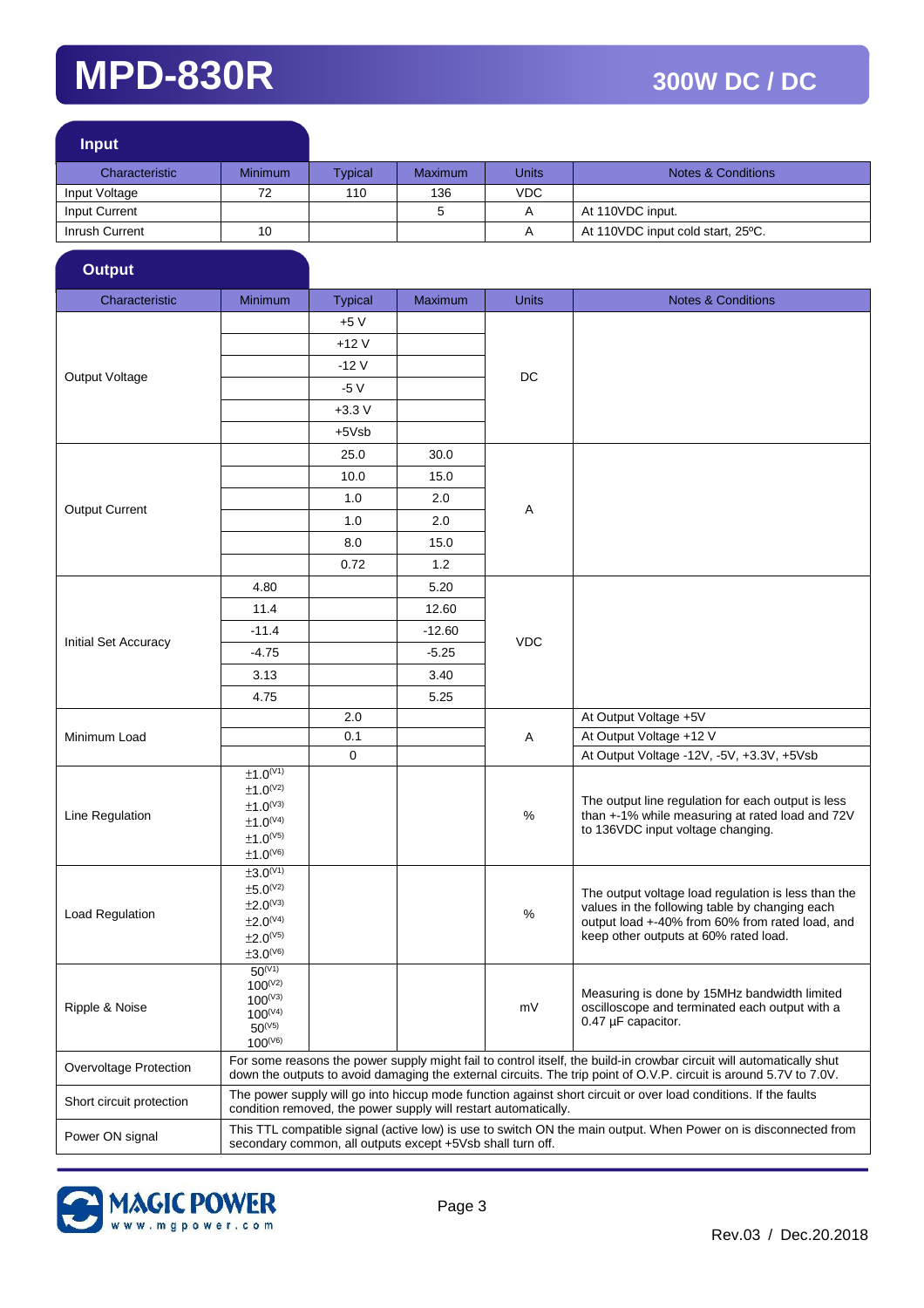| General           |                           |         |                                                                                                                 |              |                                                                                                                      |  |  |
|-------------------|---------------------------|---------|-----------------------------------------------------------------------------------------------------------------|--------------|----------------------------------------------------------------------------------------------------------------------|--|--|
| Characteristic    | <b>Minimum</b>            | Typical | <b>Maximum</b>                                                                                                  | <b>Units</b> | <b>Notes &amp; Conditions</b>                                                                                        |  |  |
| Efficiency        | 72                        |         |                                                                                                                 | %            | While measuring at nominal line and rated output.                                                                    |  |  |
| Power good signal | within regulation limits. |         | When power start-up, the power good signal will go between 100ms to 500ms high after all output DC voltages are |              |                                                                                                                      |  |  |
| Power fail signal |                           |         |                                                                                                                 |              | The power fail signal will low down at least 1ms before any of the output voltages fall below the regulation limits. |  |  |

### **Environmental**

| <b>Characteristic</b>        | <b>Minimum</b> | Typical | <b>Maximum</b> | <b>Units</b> | <b>Notes &amp; Conditions</b>                                                                                   |
|------------------------------|----------------|---------|----------------|--------------|-----------------------------------------------------------------------------------------------------------------|
| Low temperature start up     | $-20$          |         |                | °C           |                                                                                                                 |
| <b>Operating Temperature</b> | $\Omega$       |         | $+70$          | °C           | When the ambient temperature is over<br>40°C(110VDC), the output power should be derated<br>as following curve. |
| Storage Temperature          | $-40$          |         | $+75$          | °C           |                                                                                                                 |
| <b>Relative Humidity</b>     |                |         | 95             | %RH          | Non-condensing.                                                                                                 |
| <b>Operating Altitude</b>    |                |         | 10000          | Feet         |                                                                                                                 |

### **EMC: Emissions**

| <b>Phenomenon</b> | <b>Standard</b>                    | Class | Notes & Conditions |
|-------------------|------------------------------------|-------|--------------------|
| Conducted         | EN 55022 / EN 55032, FCC, EN 55011 |       |                    |
| Radiated          | EN 55022 / EN 55032, FCC, EN 55011 |       |                    |

### **EMC: Immunity**

| Phenomenon             | <b>Standard</b> | Notes & Conditions |
|------------------------|-----------------|--------------------|
| <b>ESD</b>             | EN 61000-4-2    |                    |
| Radiated               | EN 61000-4-3    |                    |
| <b>EFT</b>             | EN 61000-4-4    |                    |
| Surges                 | EN 61000-4-5    |                    |
| Conducted              | EN 61000-4-6    |                    |
| Dips and Interruptions | EN 61000-4-11   |                    |

### **Safety Approvals**

| <b>Safety Agency</b> | <b>Safety Standard</b>                                                               | Notes & Conditions |
|----------------------|--------------------------------------------------------------------------------------|--------------------|
| <b>TUV</b>           | EN 50155: 2001 (Railway applications. Electronic equipment used<br>on rolling stock) | Designed to meet.  |
| СB                   | IEC 60950                                                                            | Designed to meet.  |